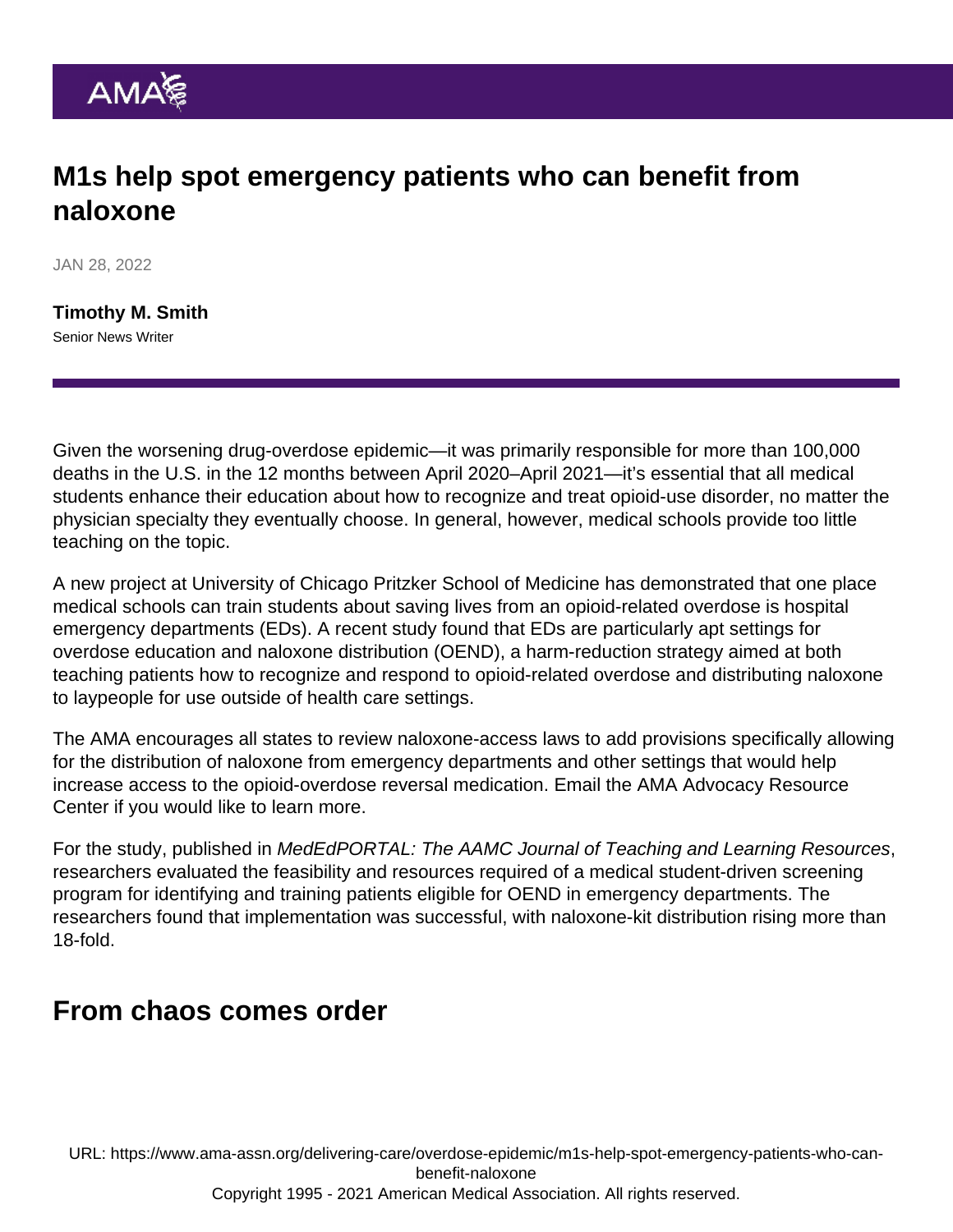"The ED is a critical access point for OEND, but there are many challenges to implementation, and uptake remains limited," wrote the authors, who are from both the medical school and University of Chicago Medicine.

The University of Chicago Pritzker School of Medicine is a member of the [AMA Accelerating Change](https://www.ama-assn.org/education/accelerating-change-medical-education) [in Medical Education Consortium](https://www.ama-assn.org/education/accelerating-change-medical-education).

"Barriers exist at the administrative level and also for individual providers, who may have difficulty integrating OEND into their clinical workflow due to time constraints," the authors noted. "While curricular initiatives focused on opioid use disorder are growing in number, we are not aware of any other curriculum that offers teaching on OEND with a direct application of learning in the clinical environment."

The project—Outpatient Principles in Addiction Training and Education (OPIATE)—sought to not only address a shortage in addiction medicine education but also create a value-added role for medical students by overcoming challenges of naloxone distribution and improving patient care.

Thirty M1s in the emergency medicine elective received a one-hour didactic session, given by an ED member, on opioid-use disorder and OEND. They then applied this knowledge during two clinical shifts by performing screenings to identify patients at high risk of overdose.

When a patient screened positive, the student provided education and notified the physician, who ordered a naloxone kit. Screening and education took a maximum of 12 minutes for patients who screened positive.

Read why [2022 is a critical year to address worsening drug-overdose crisis](https://www.ama-assn.org/about/leadership/2022-critical-year-address-worsening-drug-overdose-crisis).

## How initiative helps

Of the 147 patients screened, 40% were positive for naloxone eligibility, while more than one-fifth reported someone close to them used opioids, and 18% had witnessed an opioid-related overdose. Some 12% had themselves experienced an overdose.

By the close of the three-month pilot, 59 naloxone kits had been distributed, compared with just 13 over the prior year.

Through the OPIATE initiative, "medical students were provided with early didactic instruction and clinical exposure to facilitate a better understanding of the opioid epidemic," the authors wrote.

URL: [https://www.ama-assn.org/delivering-care/overdose-epidemic/m1s-help-spot-emergency-patients-who-can](https://www.ama-assn.org/delivering-care/overdose-epidemic/m1s-help-spot-emergency-patients-who-can-benefit-naloxone)[benefit-naloxone](https://www.ama-assn.org/delivering-care/overdose-epidemic/m1s-help-spot-emergency-patients-who-can-benefit-naloxone) Copyright 1995 - 2021 American Medical Association. All rights reserved.